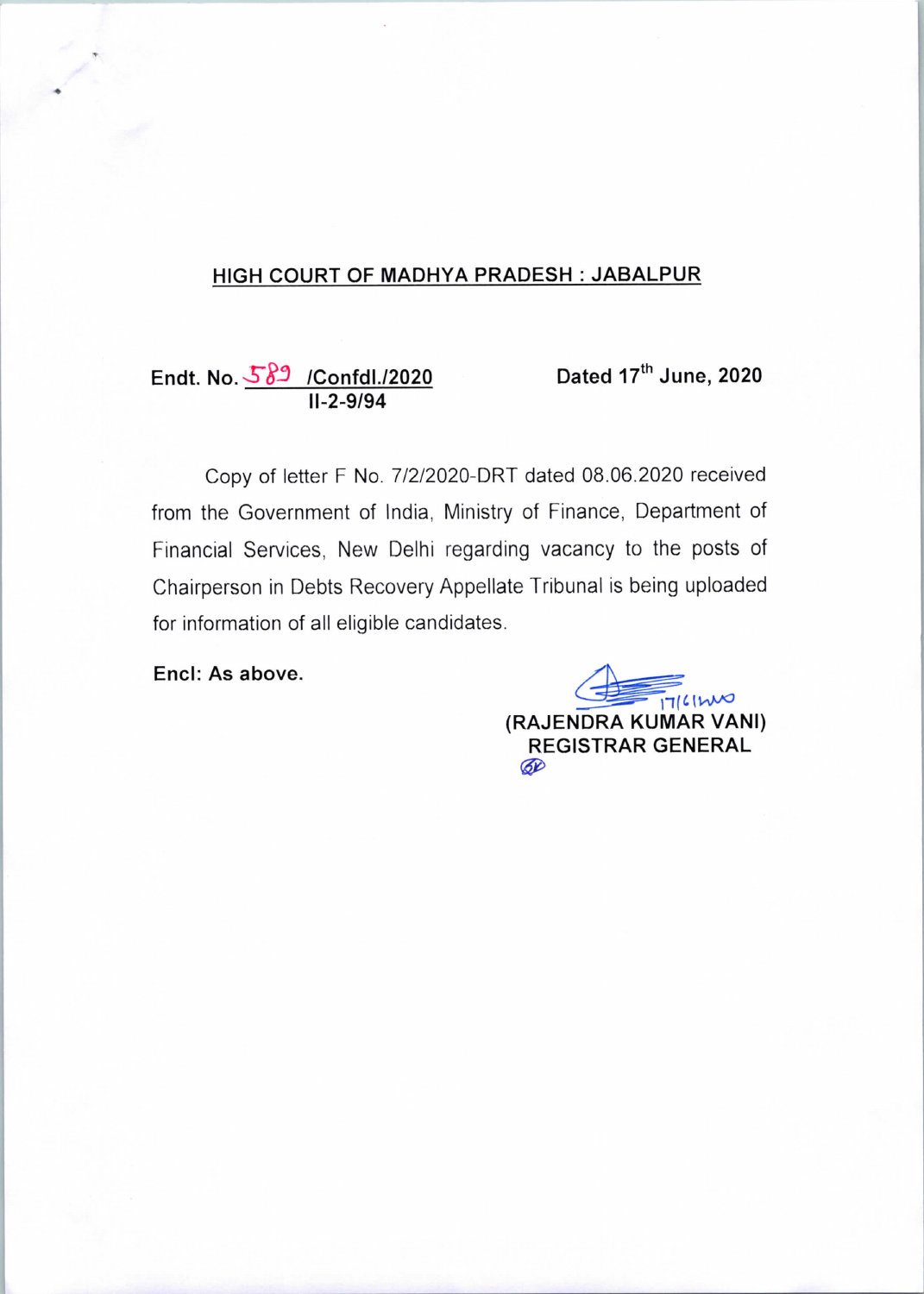## F.No.7/2/2020 -DRT Government of India Ministry of Finance Department of Financial Services

3rd floor, Jeevan Deep Building, Sansad Marg, New Delhi - 110001  $8<sup>th</sup>$  June, 2020

To

 $\angle r$ 

The Registrars General of All High Courts in India

Subject: Filling up the posts of Chairperson in Debts Recovery Appellate Tribunals

Sir/Madam,

I am directed to say that it is proposed to invite applications from eligible and willing candidates to prepare a panel of candidates for filling up of two anticipated vacancies on the posts of Chairpersons of Debts Recovery Illing up of two anticipated in Delhi and Allahabad and any unforeseen vacancies of  $\epsilon$ Chairpellate Tribunals (DRATs) DRATs at Chennai, Kolkata and Mumbai which may are Chairperson in any of the other candidates are liable to be posted to any DRAT in the country as perfected candidates are liable to be posted to any DRAT in the country as per the availability of vacancy.

 $2<sub>1</sub>$ A person shall not be qualified for appointment as Chairperson of DRAT, unless he-

- a) is, or has been, a Judge of a High Court; or
- b) has been a member of the Indian Legal Service and has held a post of Additional Secretary or any equivalent or any higher post for two years; or
- c) has held office as the Presiding Officer of a Debts Recovery Tribunal for three years.

3. The Chairperson of a DRAT shall hold office for a term of four years or till he attains the age of seventy years, whichever is earlier.

4. The terms and conditions of service applicable to the post of Chairperson of a DRAT shall be requisited in accordance with Tribunal and other post of Chairperson of a Authorities (Qualifications, Experience and other Conditions, Appellate Tribunal and other Authorities (Qualifications, Experience and other Conditions of Service of Members) Rules,<br>2020, as applicable on the date of appointment of the Chairperson.

5. Eligible and willing candidates (who are working in Government) may apply through proper channel, in the prescribed proformation (enclosed and working in Government) may apply attested photocopies of the Annual Performance Approximated as Annexure) along with attested photocopies of the Annual Performance Appraisal Reports (APARs)/ Annual Confidential Reports (ACRs) for the last five years i.e. 2014-15 to 2018-19, vigilance clearance, integrity certificate so as to reach to Under Secretary (DRT), Department of Financial Services, Ministry of Finance, 1<sup>st</sup> Floor, Jeevan Deep Building, Sansad Marg, has not been recorded, then APAR/ACR prior to 2014  $\mu$  as not been a months has not been recorded, then APAR/ACR prior to 2014-15 for the matching period should<br>be forwarded alongwith with No Report Certificate (NRC).

6. Advance copies of applications or applications received without requisite documents or those received after the last date will summarily be rejected. 6.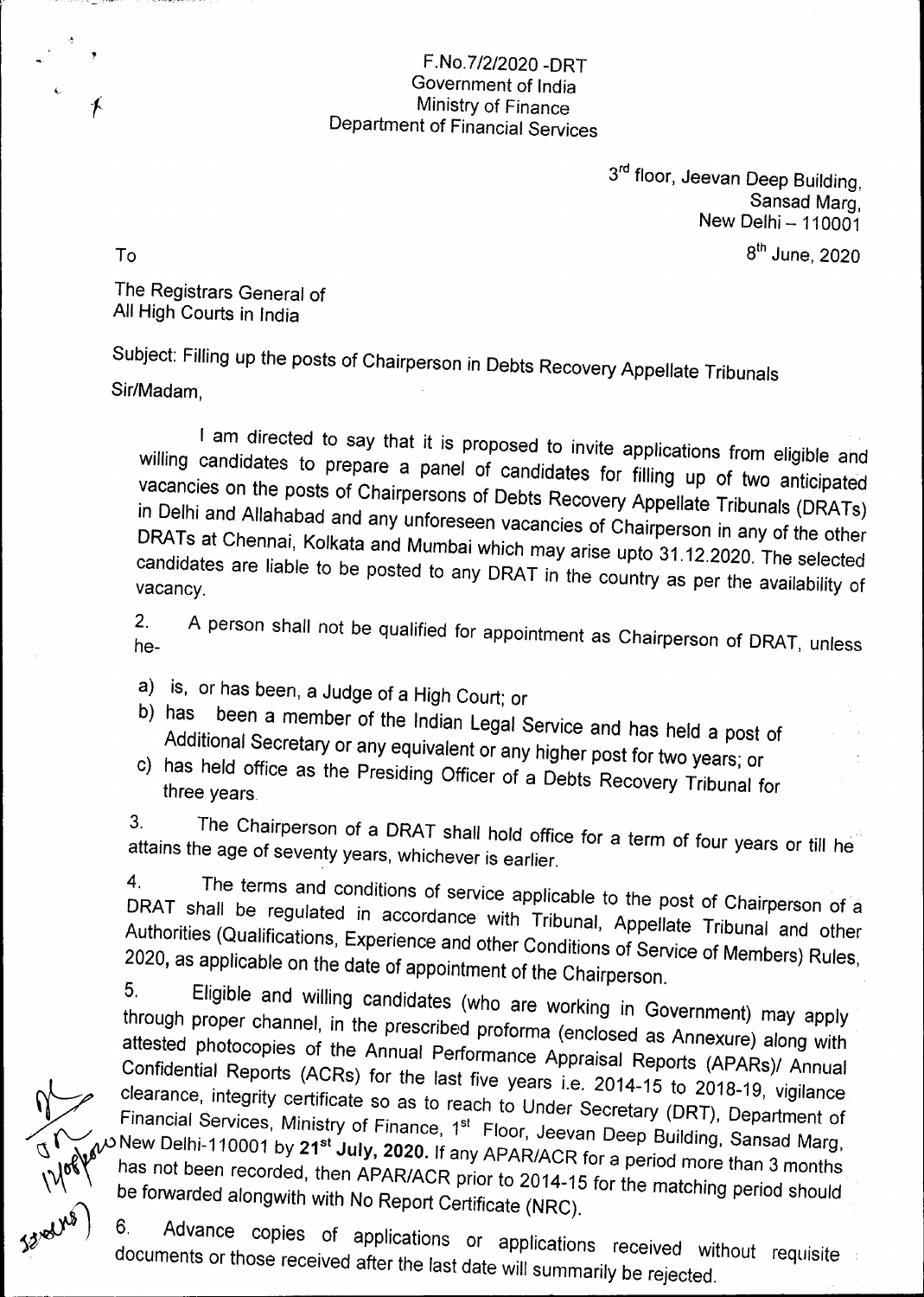7. The advertisement and also the prescribed application are available on this Ministry's website-finmin,nic.in (URL: http://financialservices.gov.in/vacancy).

8. The Department reserves the right to cancel the advertisement at any time without any notice.

Encl:As above

Yours faithfully,

 $\mathcal{F}$ 

. ey,,,,£|~},rfi,,,--;,~v^..`--£",~-,~,

(Subhashchandra Amin) Under Secretary (DRT) Tel. No: 011-2374 8763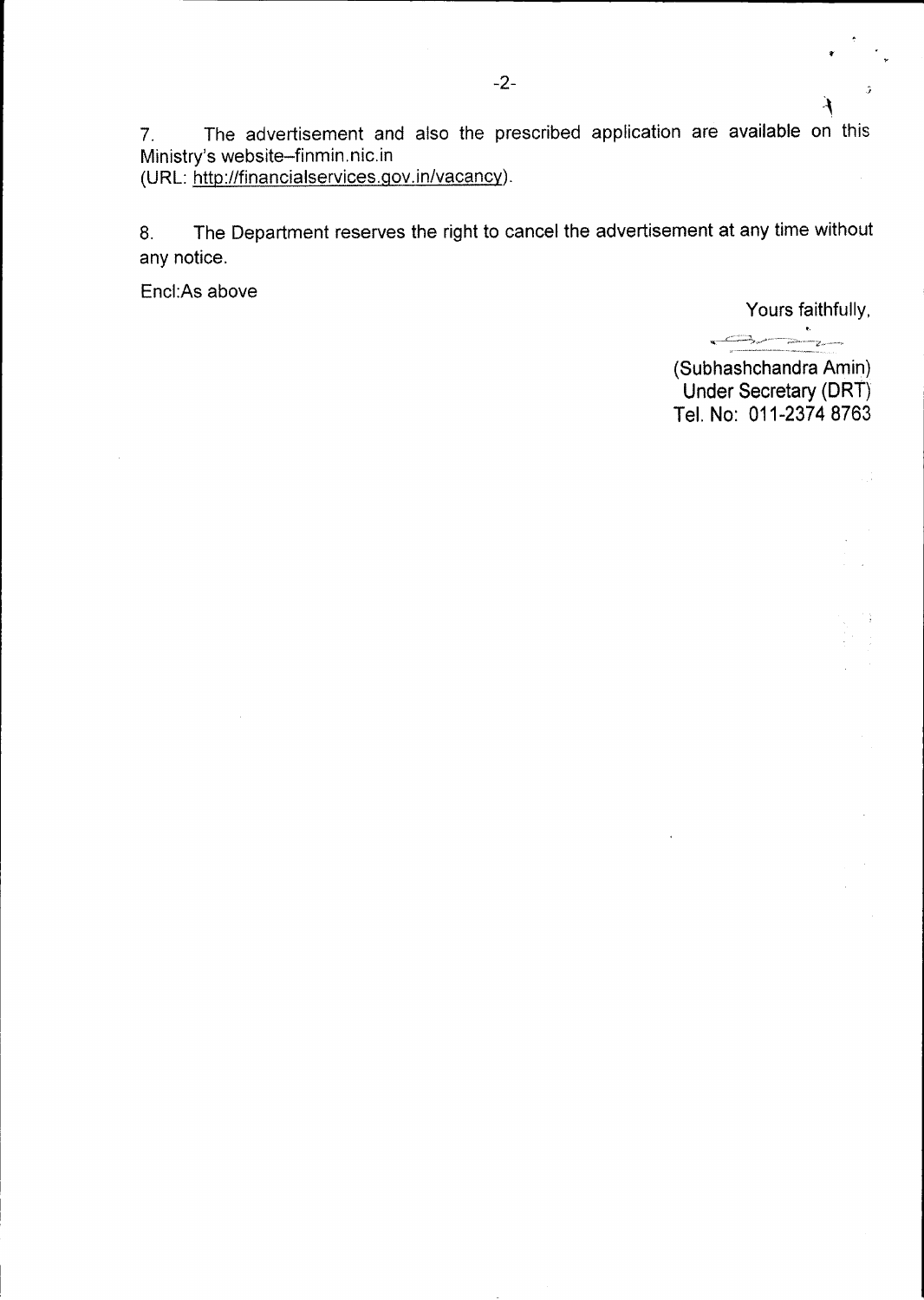## **PROFORMA**

## APPLICATION FOR SELECTION TO THE POST OF CHAIRPERSON, DEBTS RECOVERY APPELLATE TRIBUNALS (DRATs)

- 1. Name in Full (in Block Letters) :
- 2. Date of Birth :

/

- 3. Father's/ Husband's name :
- 4. Present Address:
	- (i) Office (Address with tel. No.) :

(ii) Residence (Address with Tel. No.:

(iii) Email:

- 5. Parent department's complete Address: (with Telephone No. and Fax No., email)
- 6. Educational qualifications :
- 7. (a) Date of entry in the service (if applicable):
	- (b) Name of service:
- 8, Details of postings (in last 10 years):

| O.<br>No. | Designation | Department/<br><b>Office</b> | Organisation | Period |  |
|-----------|-------------|------------------------------|--------------|--------|--|
|           |             |                              |              | From   |  |
|           |             |                              |              |        |  |
|           |             |                              |              |        |  |
|           |             |                              |              |        |  |

- 9. (a)Present post held:
	- (b) Date of appointment in present post on regular basis:
	- (c) Present Pay-Scale and Basic pay:
- 10. Date of Retirement
- 11. Whether any Disciplinary action/ charge sheet is pending/contemplated:
- 12. Date of return from previous Deputation, if any:

Recent passport size photograph duly signed by the applicant

..... 2